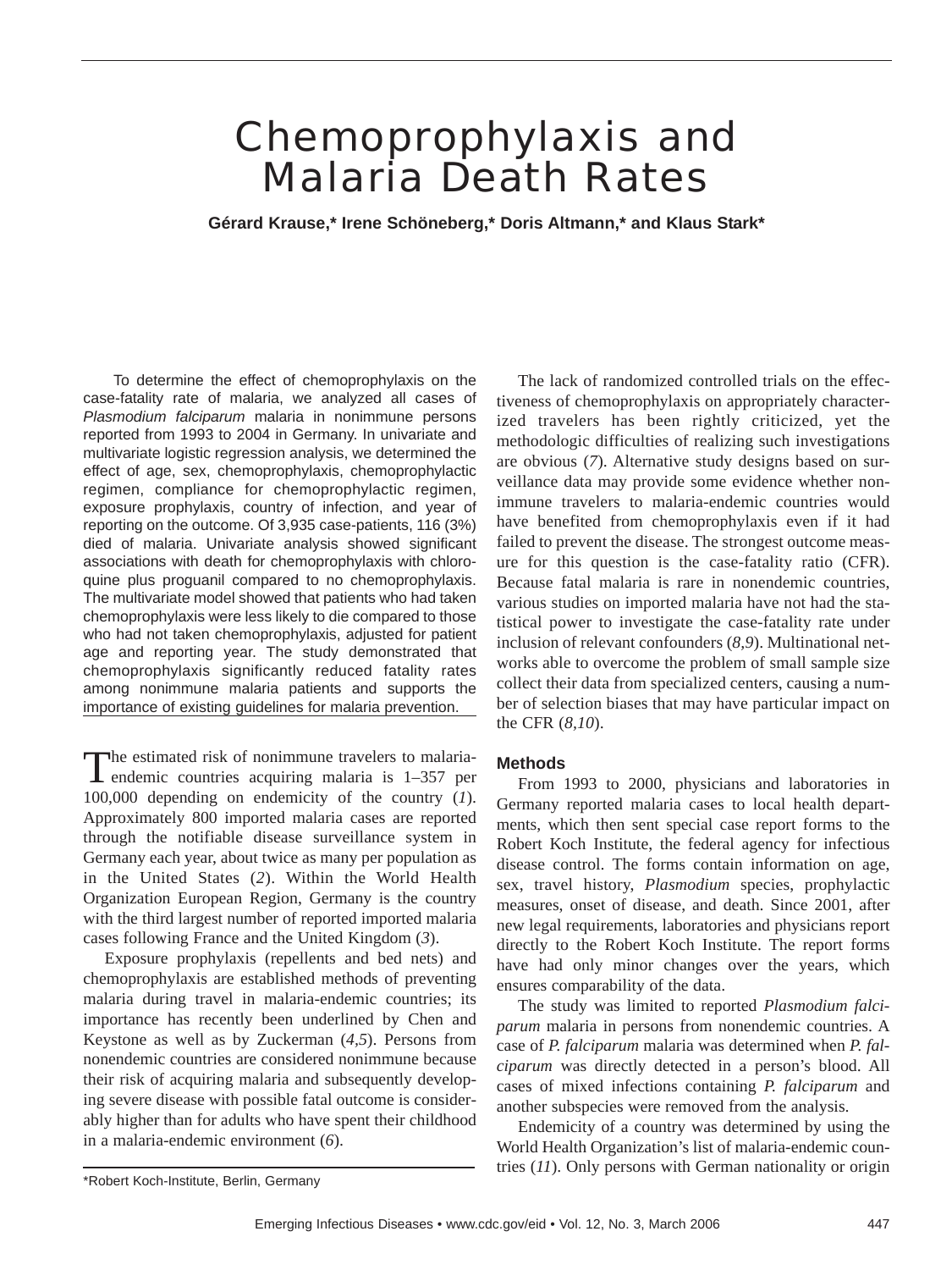## RESEARCH

or cases originating from other nonendemic countries were considered nonimmune and included in the study. Country of infection was defined as the malaria-endemic country in which the patient stayed during the incubation period. If >1 country was named, the region or continent to which all countries belong was used.

Death was used as the outcome variable. The following confounding variables were considered for the analysis: age, sex, year of reporting, chemoprophylaxis, chemoprophylactic regimen, patient compliance for chemoprophylaxis, exposure prophylaxis (repellents and bed nets), and country of infection. All but the first 3 variables were assessed by patient history. Information on type of treatment and time between onset of symptoms and treatment was not included in the analysis as it was not consistently available throughout the study period.

For univariate and multivariate logistic regression analysis, we used SPSS version 13.0 (SPPS Inc., Chicago, IL, USA). The method for variable selection was forward stepwise (using likelihood ratio statistics) taking into account all variables listed in Table 1. The confidence interval (CI) for all analysis was 95%.

cases due to unidentified species. Among the cases of *P. falciparum* malaria, 3,935 (57%) patients were nonimmune and included in the subsequent analysis. A total of 116 patients in this study population died, resulting in a CFR of 3% (Table 2). Chemoprophylaxis was taken by 1,581 (42%) of the 3,752 persons for whom this information was available. The proportion of persons who took chemoprophylaxis declined over the years (Figure). Univariate analysis of risk factors is shown in Table 1. Variables not shown in these tables were not significantly associated with death in any of the analyses.

Univariate analysis showed that increasing age and infection acquired in Africa were positively associated with fatal outcome. Chloroquine plus proguanil was inversely associated with fatal outcome compared to no chemoprophylaxis. The year of reporting was significantly associated with fatal outcome but did not show a linear association.

The results of multivariate analysis are shown in Table 3. In contrast to the univariate analysis, chemoprophylaxis was significantly associated with death. Age and reporting year remained significantly associated in the multivariate model (Table 3).

#### **Results**

From 1993 to 2004, the Robert Koch Institute received reports on 6,964 cases of *P. falciparum* malaria, 2,371 cases due to other species or mixed infections, and 521

**Discussion**

This study demonstrated an independent effect of chemoprophylaxis on fatal outcome. For nonimmune

Table 1. Univariate analysis of risk factors for fatal outcome of imported Plasmodium falciparum malaria in nonimmune patients, Germany 1993-2004 Risk factor Odds ratio 95% confidence interval p value Chemoprophylaxis, total (n = 3,752)  $No$  $\overline{1}$ 0.743 Yes  $0.157$ 0.493-1.121 Chemoprophylaxis, comparison of regimens (n = 3,752) 0.047 None ( $n = 2,171$ )  $\overline{1}$  $0.225$ Chloroquine alone (n = 485) 1.372 0.824-2.285 Proquanil alone (n = 59) 0.550 0.075-4.030 0.556 0.503  $0.142$ Mefloquine alone ( $n = 322$ )  $0.201 - 1.258$ Chloroquine plus proguanil (n = 459) 0.280  $0.102 - 0.773$ 0.014 Other (n =  $256$ )\* 0.765 0.328-1.784 0.536 Compliance of chemoprophylaxis (n = 3717)  $0.293<sub>†</sub>$ No chemoprophylaxis  $\mathbf{1}$ Chemoprophylaxis with incomplete or unknown compliance 0.829  $0.401$ 0.535-1.284 Chemoprophylaxis complete 0.538  $0.231 - 1.249$  $0.149$ Age ( $n = 3,844$ ) 1.055  $< 0.001$ Continuously (by year) 1.040-1.070  $Sex (n = 3,901)$ Female  $\overline{1}$ 1.141 0.515 Male 0.768-1.695 Country of infection in Africa (n = 3,832) No 1 Yes 3.642 1.150-11.529 0.028  $0.004$ t Reporting year ( $n = 3,935$ )

\*235 were combinations of drugs that are not officially recommended regimens, 15 were doxycycline alone, and 6 were atovaquone/proguanil. +Overall p value for the categoric variable.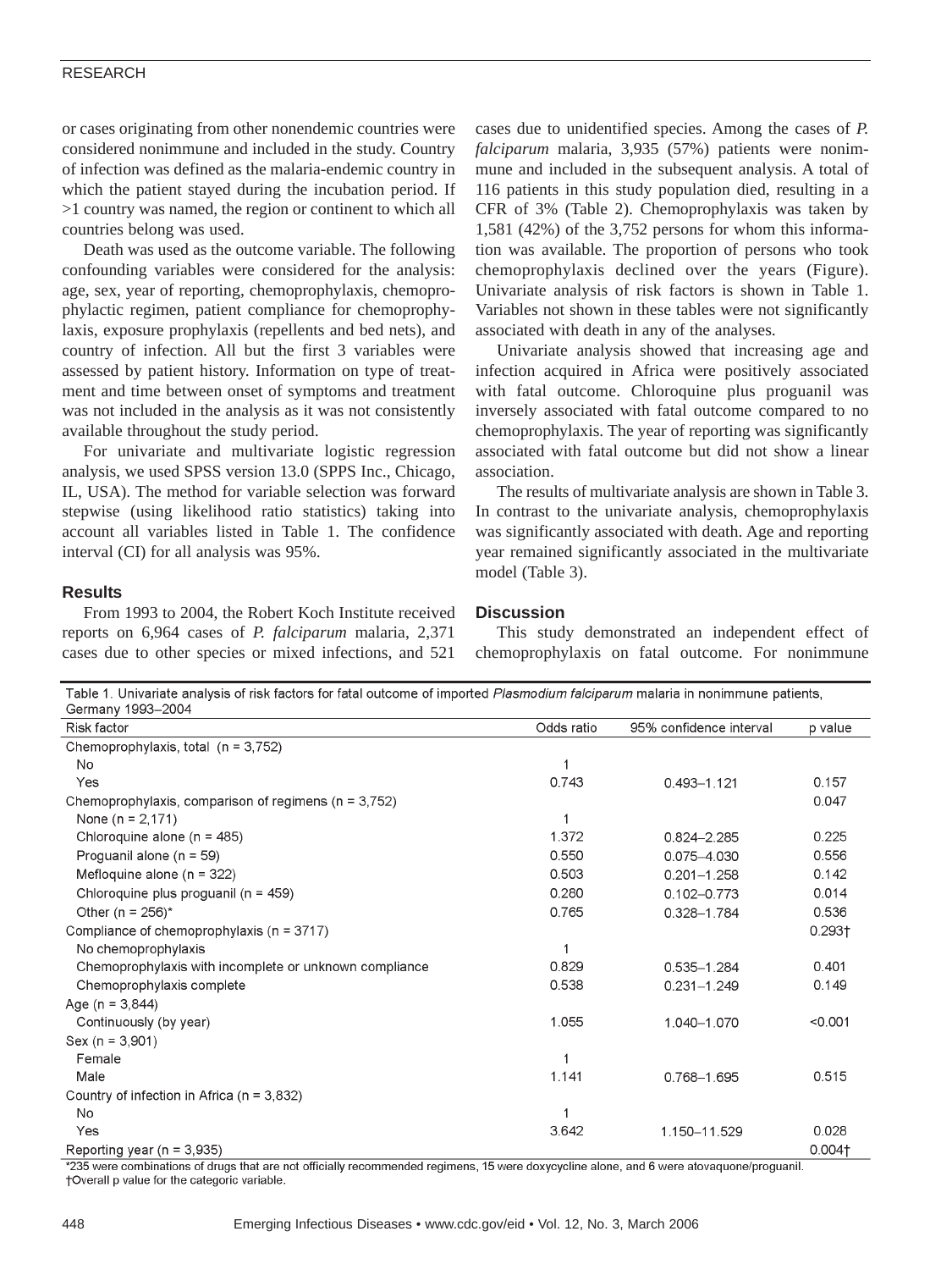| Table 2. Imported Plasmodium falciparum malaria among |  |
|-------------------------------------------------------|--|
| nonimmune persons in Germany, 1993-2004               |  |

| Year  | No. cases | No. deaths (%) |
|-------|-----------|----------------|
| 1993  | 258       | 5(1.94)        |
| 1994  | 419       | 19 (4.53)      |
| 1995  | 349       | 15 (4.30)      |
| 1996  | 412       | 13(3.16)       |
| 1997  | 406       | 9(2.22)        |
| 1998  | 378       | 19 (5.03)      |
| 1999  | 428       | 20 (4.67)      |
| 2000  | 326       | 2(0.61)        |
| 2001  | 312       | 7(2.24)        |
| 2002  | 232       | 2(0.86)        |
| 2003  | 227       | 3(1.32)        |
| 2004  | 188       | 2(1.06)        |
| Total | 3.935     | 116 (2.95)     |

patients with *P. falciparum* malaria who had taken any chemoprophylaxis (adjusted for age and reporting year), the risk of dying of the disease was two thirds that of those who had not taken any chemoprophylaxis (odds ratio [OR] 0.63, 95% CI 0.40–0.98). We are not aware of any such association being reported. Yet the findings are consistent with earlier reports (*9,12*). Our findings are also in line with observations made in numerous case reviews in which severity of illness appeared to be lower among patients who had taken chemoprophylaxis compared to patients who had not (*13–15*). Fatal outcome could be seen as the consequence of severe malaria, which in turn is associated with high parasitemia (*9,13*). If unable to prevent infection, chemoprophylaxis would likely slow down the parasite growth rate, which would result in a larger window of opportunity in which treatment might prevent death (*14,16*). Our data suggest that even in cases where chemoprophylaxis fails to prevent the development of malaria, it still significantly reduces the risk of dying from it. This finding may be important for travelers to malariaendemic countries, adding another good reason to take chemoprophylaxis, in addition to reducing the risk of acquiring the disease.

Our study was also able to individually analyze specific chemoprophylactic regimens and identify significant



associations for some of the individual regimens. In the univariate analysis, the risk of dying from malaria for patients who had taken the combination of chloroquine plus proguanil as a chemoprophylaxis regimen was less than one third that of those patients who had not taken any chemoprophylaxis (OR 0.28, 95% CI 0.10–0.77).

Chemoprophylaxis with doxycycline, atovaquone/ proguanil, mefloquine, or proguanil did not show a significant association. This finding may be because the smaller prevalence of these regimens may have resulted in insufficient statistical power and does not necessarily question the prophylactic effectiveness of these regimens (*7*).

We can assume that recommendations for chemoprophylaxis were quite similar at any given point in time, since our study population was limited to Germany, and they agree with the current recommendations in the United States and the United Kingdom (*5,17–21*). The risk for infection, particularly the prevalence of chloroquine-resistant *P. falciparum*, has changed over the years in some endemic regions, and our study design has partly controlled for this by including the reporting year into the model.

The analysis also showed that increasing age was an independent risk factor for death. Age has been identified as a risk factor for severe disease or fatal outcome of malaria in several studies and case reports from the United States, Europe, and Israel (*8,9,12,15,16,22,23*). In contrast to those previous studies, we decided not to group the age into categories because our study population was sufficiently large to use age as a continuous variable, which allowed us to avoid any kind of classification bias. Our findings confirmed that the risk of dying from malaria increases with age (OR 1.06, 95% CI 1.04–1.07). As discussed by Mühlberger et al., the most likely explanation for the observed age effect is that with increasing age the immune system looses its capacity to generate a competent immune response against previously unencountered pathogens (*12*). Our study adds an important conclusion to this finding: although the elderly have an increased risk of dying from malaria, they can significantly reduce this risk by taking chemoprophylaxis.

> Figure. Proportional frequency of chemoprophylactic regimen taken by nonimmune patients with imported *Plasmodium falciparum* malaria, Germany, 1993–2004.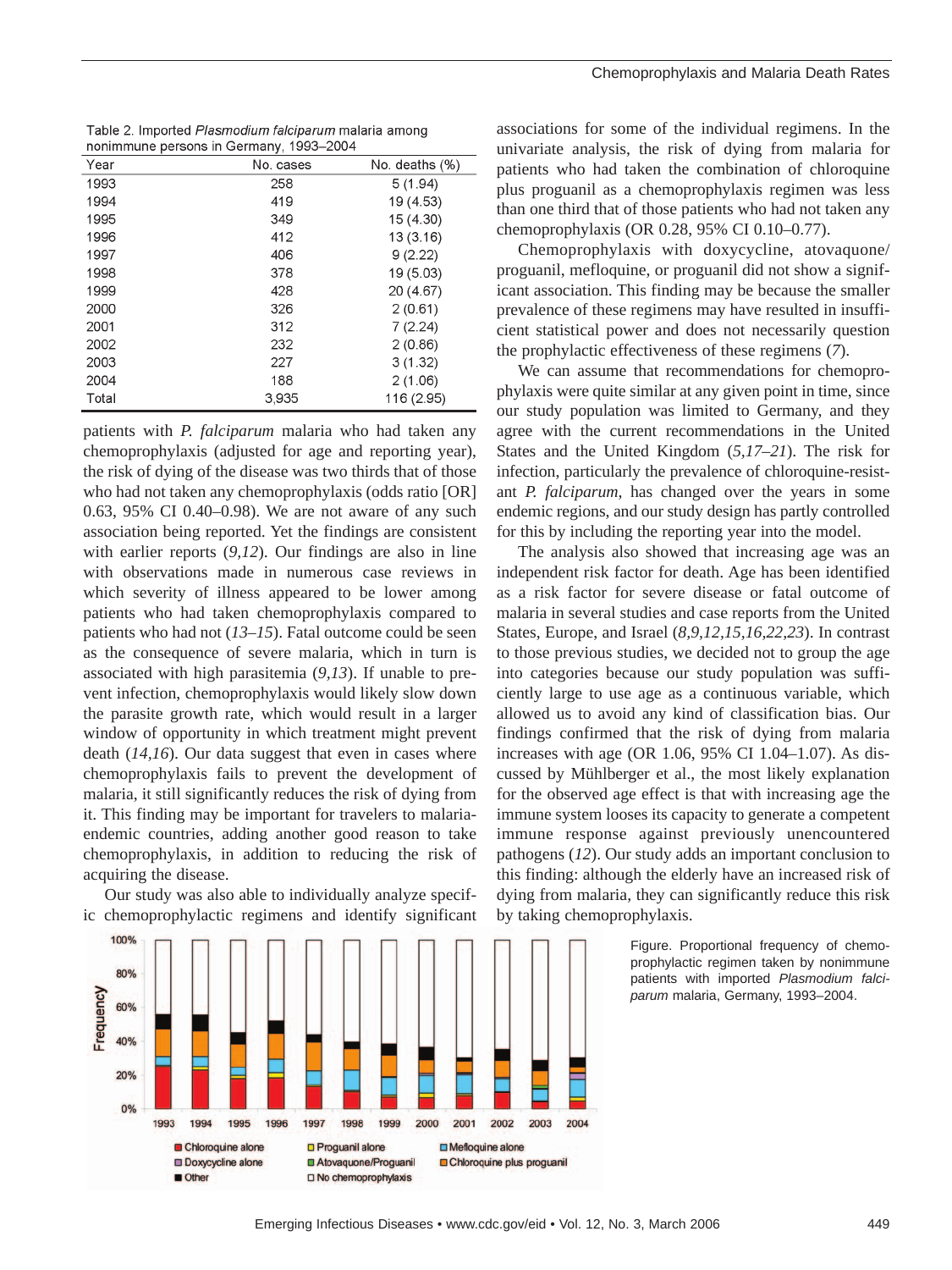# RESEARCH

| C                                            |            |                         |          |
|----------------------------------------------|------------|-------------------------|----------|
| Risk factors ( $N = 3,681$ )                 | Odds ratio | 95% confidence interval | p value  |
| Chemoprophylaxis                             |            |                         |          |
| No                                           |            |                         |          |
| Yes                                          | 0.629      | $0.403 - 0.983$         | 0.042    |
| Age                                          | 1.055      | 1.039-1.070             | < 0.001  |
| Reporting year                               |            |                         | $0.003*$ |
| *Overall p value for the categoric variable. |            |                         |          |

Table 3. Multivariate analysis of risk factors for fatal outcome of imported Plasmodium falciparum malaria in nonimmune patients,  $Common1003, 2004$ 

The reporting year proved to be significantly associated with the CFR. We controlled for it by including it in the model as a categoric variable, since the association was not a linear one. We recommend that controlling for the year of data collection should also be considered in similar analyses of data collected over an extended period of time.

Although a technical change in the reporting mechanism occurred in 2001, it is not likely associated with the observed change of CFR; the decline in CFR was already observed before 2001, and the national death registry also showed a parallel decline of malaria deaths (*24*). From 1989 to 1995, CFR for all cases has generally been higher in Germany (3.6%) than in several other European countries and the United States (≈1%) (*25*). Meanwhile, CFR in Germany has declined to  $\langle 1\% \rangle$ . This decline may have been caused by a combination of better prophylactic regimens, improved pretravel counseling, chemoprophylaxis compliance, and earlier diagnosis and treatment. The treatment delay and type of treatment, in particular, might have played a role. Although this information was not consistently available in the study population, reporting forms have been changed so that future analyses should provide some evidence for or against this hypothesis. Additionally, physicians and pharmacies have begun providing pretravel advice, which may have affected the aforementioned factors. Providing this advice in the past has been the domain of a few highly specialized centers (*26*).

The study was focused on nonimmune patients, which were identified by their nationality or citizenship (until reporting year 2000) or by country of origin (from reporting year 2001 onwards). Both variables serve as a proxy for non-immunity and have been used as such in previous studies (*12,15*). During a transition period from 1999 to 2000, nationality and country of birth were simultaneously assessed in our surveillance system, and a comparison of both variables showed that the discrepancy was ≈5%. Therefore, we do not expect this technical change to have any relevant impact on our findings. Legal constraints do not allow collecting information on ethnicity or more detailed information on the geographic origin of a person in Germany.

In contrast to studies based on single institutions or networks of specialized centers, our study population is representative in that it included cases identified by any laboratory regardless of where and how the patient was treated. This strategy reduces the risk for selection bias, which is of particular importance when studying CFR.

The univariate analysis indicates that malaria acquired in Africa has a higher CFR than malaria acquired elsewhere (*10,13*). Lewis et al. have shown that severe malaria was observed more commonly in patients returning from countries in central, southern, and eastern Africa compared to those returning from countries in western Africa (*15*). However, risk assessment with reference to the country of infection is problematic, as reliable denominator data on exposure are difficult to obtain, often do not take the duration of exposure into account, and may not be reliable (*25,27–30*).

While chemoprophylaxis clearly reduces the risk of acquiring malaria in nonimmune persons, the travelers' compliance in taking chemoprophylaxis is quite variable (*3,30–32*). Depending on the country and the method of assessment, the proportion of malaria patients who take chemoprophylaxis is 19%–90% and has repeatedly been identified as a major limitation of preventing imported malaria (*2,4,14,33,34*). Like the recent publication by Askling et al. (*1*), this work demonstrates how data originating from notifiable disease surveillance may lead to research results with important clinical implications, therefore underlining the importance of such surveillance systems. We demonstrated that chemoprophylaxis significantly increases the chance of nonimmune patients to survive imported *P. falciparum* malaria. We suggest that this information be used in pretravel counseling to further motivate persons traveling in malaria-endemic countries to comply with recommended chemoprophylactic regimens.

### **Acknowledgments**

This work is dedicated to Dr Gernot Rasch, to acknowledge his achievements for public health in Germany on the occasion of his well-deserved retirement. We thank Lothar Apitzsch, Hermann Claus, Hartmut Strobel, Gernot Rasch, all health departments, reporting physicians, and laboratories for contributing to the collection of surveillance data; Andrea Ammon for thorough review of the manuscript; and Inge Mücke for editorial assistance.